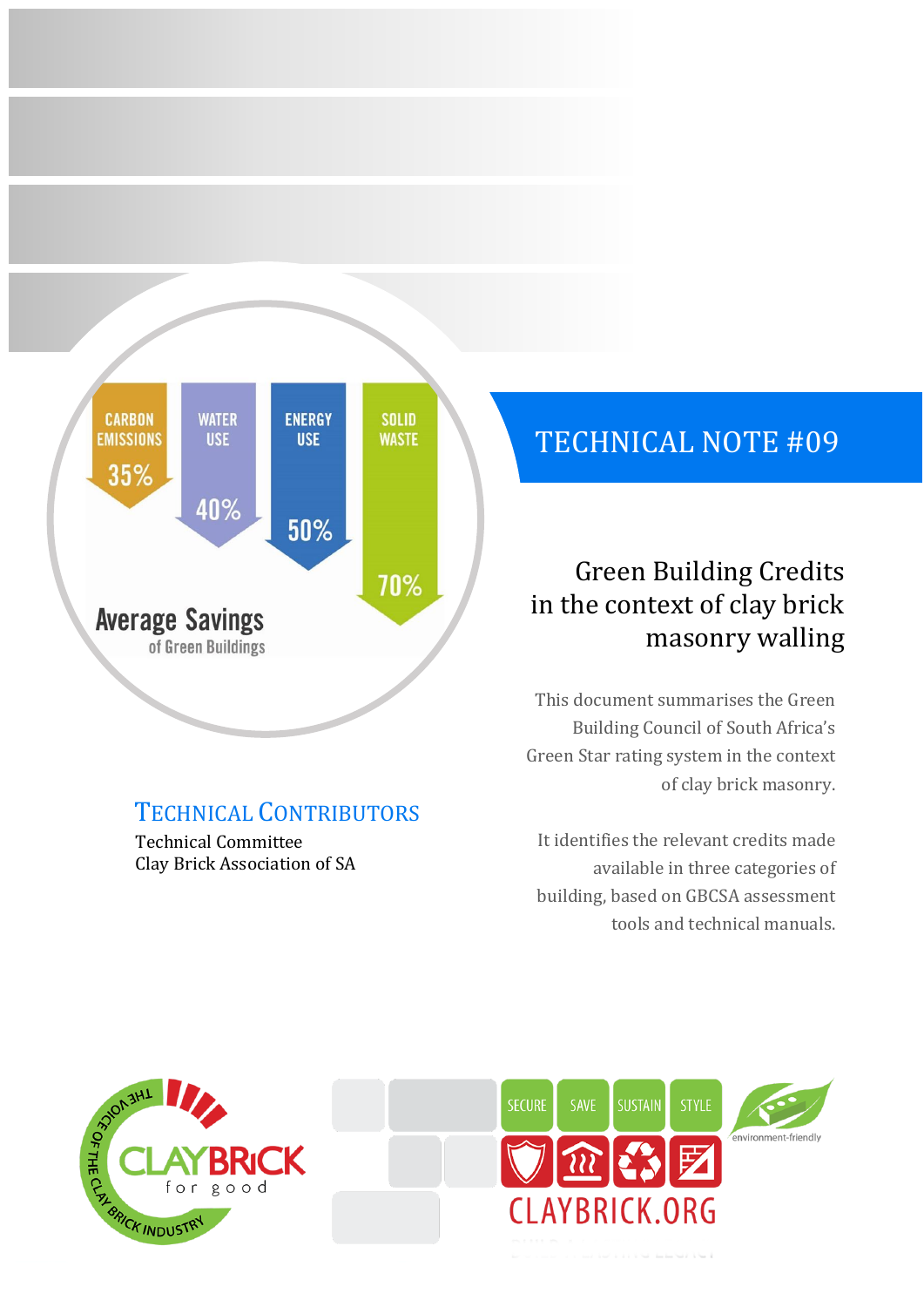

### EXECUTIVE SUMMARY

Green Star SA is a rating system used to assess the design and construction of various building types, from an environmental and human health perspective, and is developed by the Green Building Council of South Africa.

The Green Star SA Rating System includes the following tools:

- Green Star SA Office v1 & v1.1
- Green Star SA Retail Centre v1
- Green Star SA Multi-Unit Residential
- Green Star SA Public & Education Building  $v1^{*1}$
- Green Star SA Existing Building Performance  $#2$

Each Green Star SA rating tool reflects a different market sector including office, retail, multi-unit residential, public and education buildings, as well as others that are in development like interiors and existing buildings performance.

GBCSA operates under license to the Australian Green Building Council. However, all categories and credits in the rating tools are researched, reviewed and written in a South African context by a technical working group of local industry experts.

# GREEN STAR SA RATING SYSTEMS

Green Star SA rates buildings and does not certify individual products or technologies. The system is performance standards-based, and points are awarded on design measures and the performance standards thresholds met, as opposed to prescribed design solutions. It is therefore up to the design team to develop the best strategies for the building based on the particular site conditions, building orientation, local climate and occupancy. Thus, trade-off decisions between materials are required to be made.

By creating demand for green products, such resources become available for all other buildings to use, whether pursuing Green Star SA certification, or not. For example, Green Star SA creates demand for low-mass bricks (perforated), which require less energy to produce and less fuel to transport to site, as a result generating less harmful gasses into the atmosphere.

Over time, the entire property industry will become more environmentally conscious and move towards a lower energy usage. It is expected that as regulations close in on Green Star SA standards, the ratings tools will raise the benchmark so as to continually maintain a leadership position.

<u>.</u>

<sup>1</sup> Not reviewed in this report

<sup>2</sup> Not reviewed in this report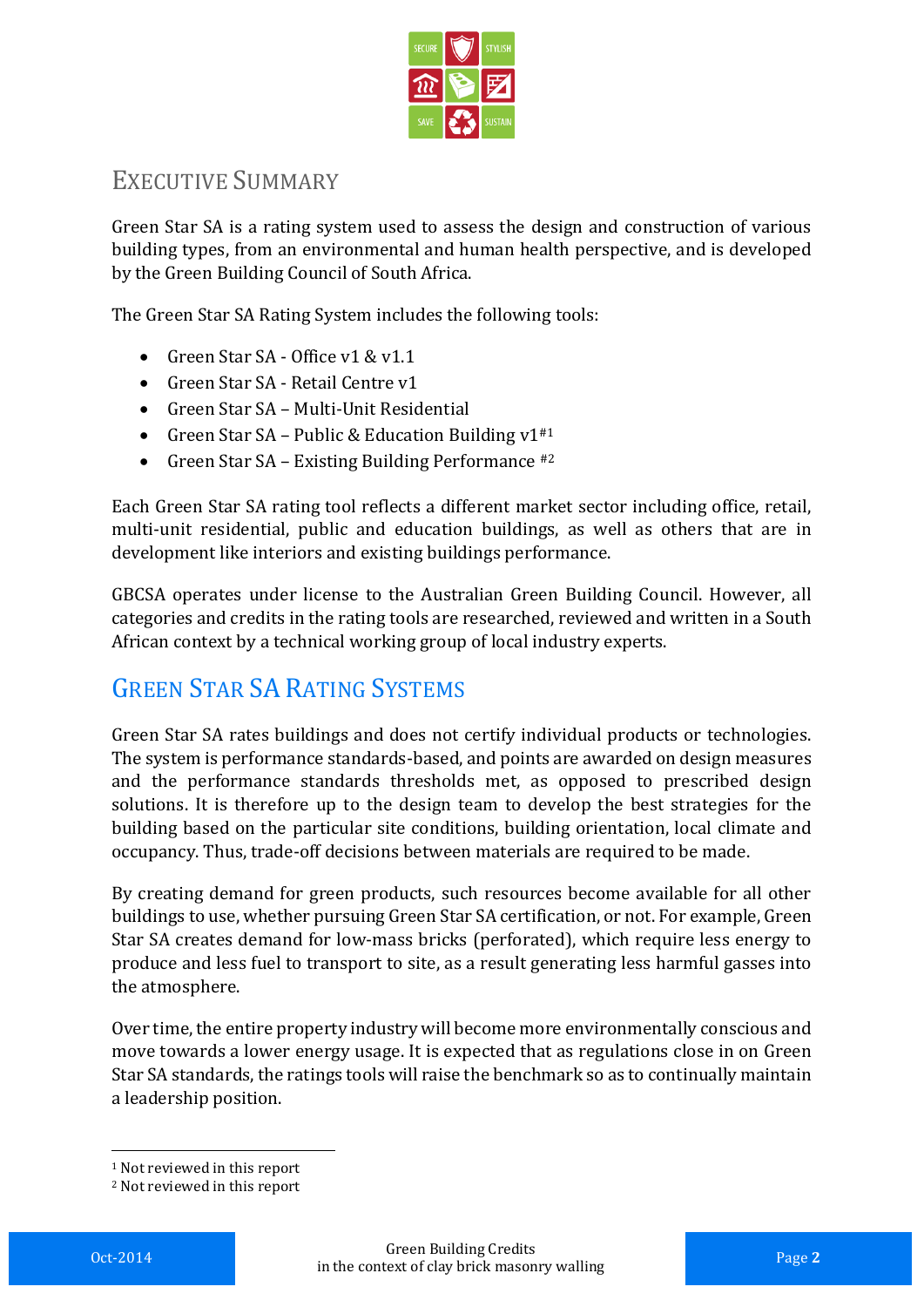

### REGULATIONS AND STANDARDS

The GBCSA will develop rating tools for additional building types over the next few years, including Public Buildings (2012) and Commercial Interiors. The GBCSA is also creating and updating an energy and water benchmarking tool for the operational performance of existing buildings which acts as a plug-in to the Existing Building Tool.

Tool development is managed by the GBCSA. Each tool is appointed a voluntary Technical Working Group of South African industry experts, who provide the core information for all of the credits, and evaluate the appropriateness of the specific building type addressed by the tool. The GBCSA's rating tools can be downloaded from [www.gbcsa.org.za.](http://www.gbcsa.org.za/)

# GREEN STAR SA TECHNICAL MANUALS

Technical manuals have been developed for each rating tool. These manuals provide detailed information on all credits, including a list of documentation that must be submitted for each credit required for formal certification.

These manuals are available for purchase via the GBCSA website, and are also included in the package for the Green Star SA Accredited Professional course. An Errata sheet for each Technical Manual is also available on the GBCSA website, [www.gbcsa.org.za.](http://www.gbcsa.org.za/)

# POINTS SYSTEM IN SA GREEN STAR SYSTEM

The points allocated to each building tool contribute towards the total number of points for that tool. The weighting of each is a fraction of the total number of point expressed as a percentage that indicates the relevant Star Rating:

- Four Star  $45 59\%$
- Five Star  $60 74\%$
- Six Star 75 100\%

The Green Star SA Rating System allows for additional points to be added, should masonry construction be used in the following tools. See Annexures for detail.

- Green Star SA Office v1
- Green Star SA Retail Centre v1
- Green Star SA Multi Unit Residential

#### **For further information:**

The Clay Brick Association of South Africa Website[: www.claybrick.org](http://www.claybrick.org.za/)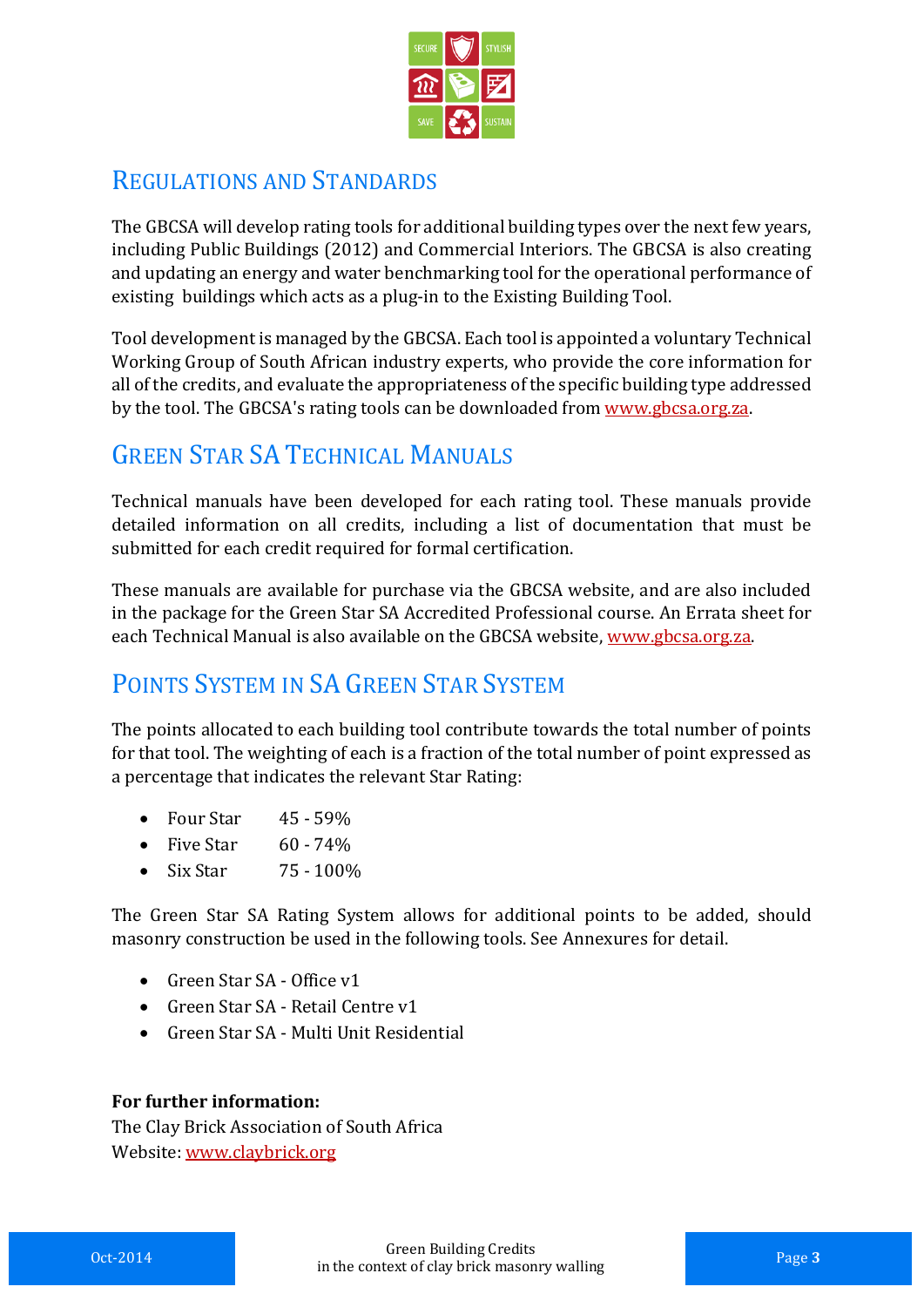

#### **Green Star SA - Office V1 2008 Additional Points for Making use of Masonry Construction**

| <b>Points</b><br>Category | <b>Description</b>               | <b>Points</b>  | <b>Explanation</b>                                                                                                                                                                                                                              |
|---------------------------|----------------------------------|----------------|-------------------------------------------------------------------------------------------------------------------------------------------------------------------------------------------------------------------------------------------------|
| MAN7                      | Reuse of On-site<br>Material 30% | 1, 2 or 3      | An additional point is added for each<br>percentage value achieved for the three<br>threshold levels of 30% / 50%/70% of<br>reuse by mass                                                                                                       |
| IEQ9                      | <b>Thermal Comfort</b>           | $\overline{2}$ | An additional point is available if either 80%<br>or 90% of persons are comfortable or<br>satisfied per a comfort modelling for an<br>artificially ventilated environment, or there<br>is a predicted mean vote score of either 1.0<br>or $0.5$ |
| IEQ12                     | <b>Internal Noise Levels</b>     | $\overline{2}$ | Two points are available if use is made of<br>masonry walling as a noise control feature,<br>plus other noise attenuation features, per<br>expert evaluation                                                                                    |
| IEQ13                     | <b>VOC Levels</b>                | $\mathbf{1}$   | If 95% of walls are face brick, a single point<br>is achieved for reduced VOCs                                                                                                                                                                  |
| IEQ14                     | Formaldehyde<br>Minimisation     |                | If no wood is used then this point is not<br>available and therefore the total is reduced,<br>and under which circumstances masonry<br>contributes                                                                                              |
| ENE1                      | Greenhouse Gas<br>Reduction      | 20             | Masonry walling may contribute to<br>achieving SANS 204 compliance via the CR-<br>value                                                                                                                                                         |
| MAT <sub>2</sub>          | <b>Building Reuse</b>            | 5<br>1, 2 or 3 | Two points are available if 50% of a façade is<br>reused. Progressively 1, 2 or 3 points are<br>available if 30%, 60% or 90% of a structure<br>is retained                                                                                      |
| MAT <sub>3</sub>          | <b>Reused Materials</b>          | $\mathbf{1}$   | A point is scored if 1% of the contract value<br>is by way of materials saved from other sites                                                                                                                                                  |
| MAT10                     | Dematerialisation                | $\mathbf{1}$   | A Technical Clarification may be needed to<br>take advantage of this point if masonry is<br>reduced in mass by virtue of a percentage of<br>hollow core.                                                                                        |
| MAT <sub>11</sub>         | <b>Local Sourcing</b>            | 2              | A single point is available if 20% of all<br>materials are sourced from within 400km. A<br>further point is scored if 10% of materials<br>are from within 50km                                                                                  |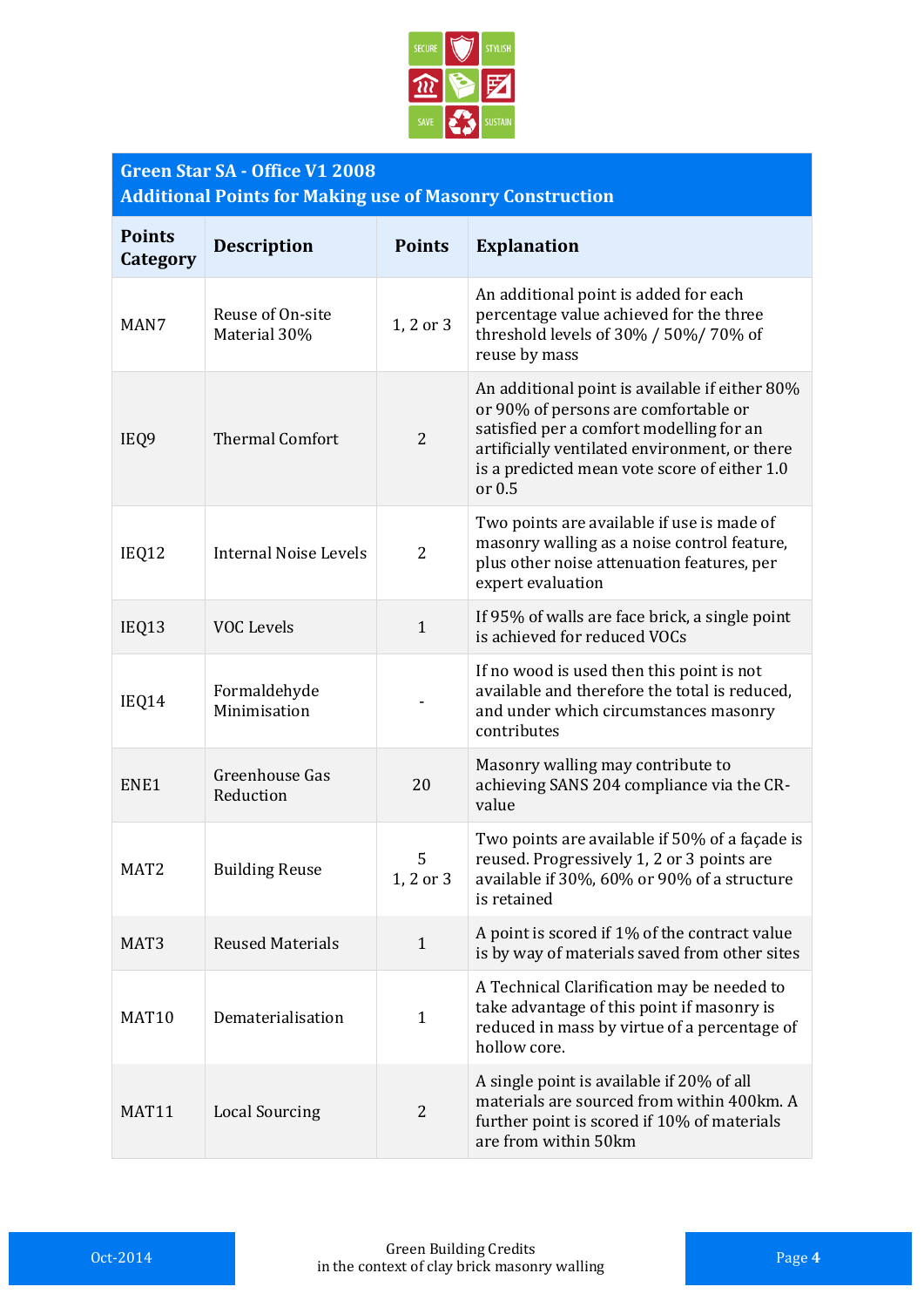

#### **Green Star SA - Retail V1 2008 Additional Points for Making use of Masonry Construction**

| <b>Points</b><br><b>Category</b> | <b>Description</b>               | <b>Points</b>       | <b>Explanation</b>                                                                                                                                                                                                                         |
|----------------------------------|----------------------------------|---------------------|--------------------------------------------------------------------------------------------------------------------------------------------------------------------------------------------------------------------------------------------|
| MAN7                             | Reuse of On-site<br>Material 30% | 1, 2 or 3           | An additional point is added for each percentage<br>value achieved for the three threshold levels of<br>30% / 50% / 70% of reuse by mass                                                                                                   |
| IEQ9                             | <b>Thermal Comfort</b>           | $\overline{2}$      | An additional point is available if either 80% or<br>90% of persons are comfortable or satisfied per a<br>comfort modelling for an artificially ventilated<br>environment, or there is a predicted mean vote<br>score of either 1.0 or 0.5 |
| <b>IEQ12</b>                     | <b>Internal Noise</b><br>Levels  | $\overline{2}$      | Two points are available if use is made of masonry<br>walling as a noise control feature, plus other noise<br>attenuation features, per expert evaluation                                                                                  |
| <b>IEQ13</b>                     | <b>VOC Levels</b>                | $1$ of $2$          | If 95% of walls are face brick, a single point is<br>achieved for reduced VOCs                                                                                                                                                             |
| <b>IEQ14</b>                     | Formaldehyde<br>Minimisation     |                     | If no wood is used then this point is not available<br>and therefore the total is reduced, and under<br>which circumstances masonry contributes                                                                                            |
| ENE1                             | Greenhouse Gas<br>Reduction      | 20                  | Masonry walling may contribute to achieving<br>SANS 204 compliance via the CR-Value                                                                                                                                                        |
| MAT <sub>2</sub>                 | <b>Building Reuse</b>            | 5<br>1, 2 or 3      | Two points are available if 50% of a façade is<br>reused. Progressively 1, 2 or 3 points are available<br>if 30%, 60% or 90% of a structure is retained.                                                                                   |
| MAT <sub>3</sub>                 | <b>Reused Materials</b>          | 1<br>$\overline{2}$ | A point is scored if 1% of the contract value is by<br>way of materials saved from other sites                                                                                                                                             |
| <b>MAT10</b>                     | Dematerialisation                | $\mathbf{1}$        | A Technical Clarification may be needed to take<br>advantage of this point if masonry is reduced in<br>mass by virtue of a percentage of hollow core.                                                                                      |
| <b>MAT11</b>                     | <b>Local Sourcing</b>            | 2                   | A single point is available if 20% of all materials<br>are sourced from within 400km. A further point is<br>scored if 10% of materials are from within 50km                                                                                |